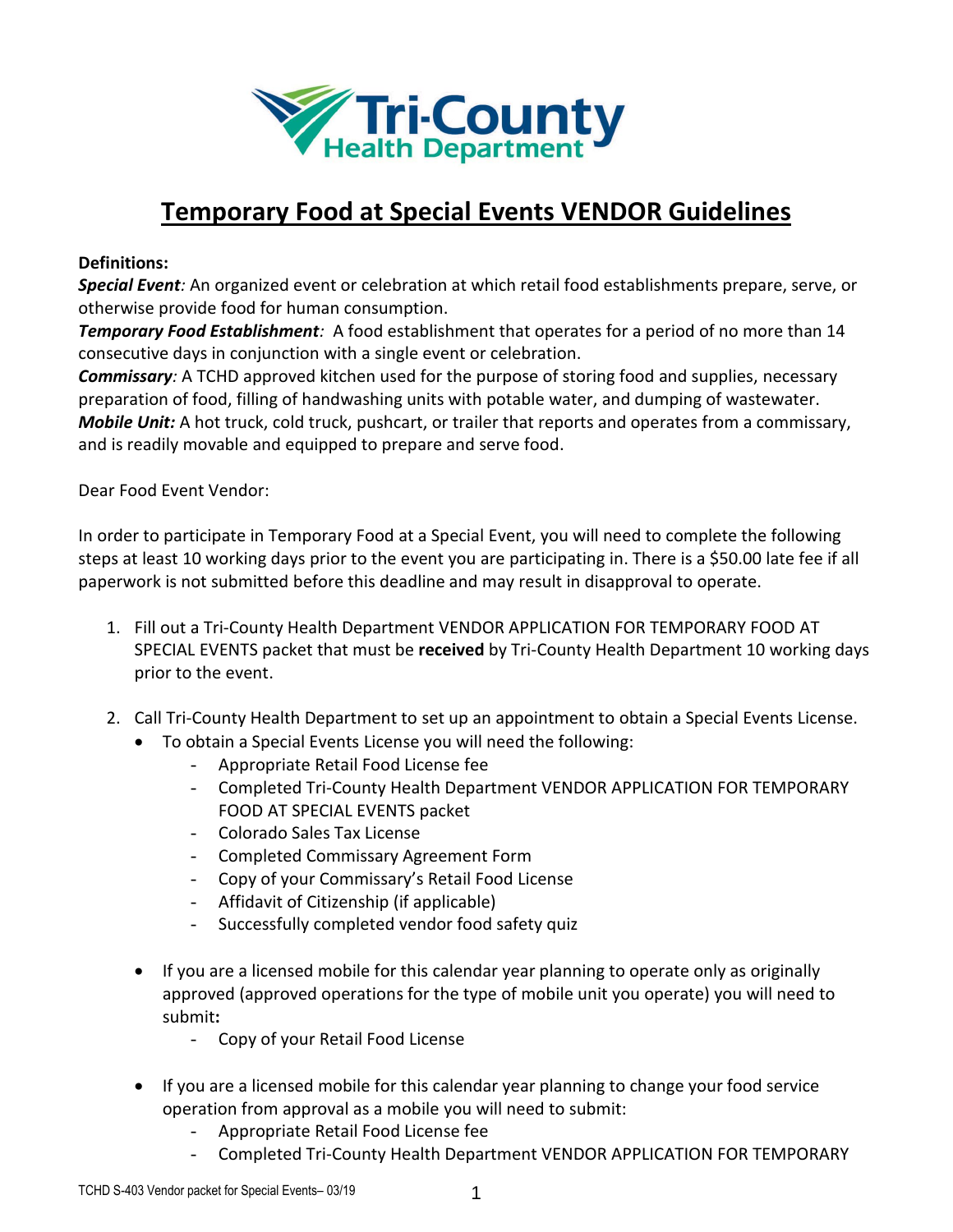FOOD AT SPECIAL EVENTS packet

- Colorado Sales Tax License
- Completed Commissary Agreement Form
- Copy of your Commissary's Retail Food License
- Affidavit of Citizenship (if applicable)
- If you are a non-profit organization in the county where the event is being held you will need to submit the following:
	- Completed Tri-County Health Department VENDOR APPLICATION FOR TEMPORARY FOOD AT SPECIAL EVENTS packet
	- Documentation of your organization's non-profit status
- If you are a non-profit organization operating at an event outside the county you are registered in, you will need to submit the following:
	- Completed application for a Temporary Food at Special Events Non-Fee License
	- Completed Tri-County Health Department VENDOR APPLICATION FOR TEMPORARY FOOD AT SPECIAL EVENTS packet
	- Documentation of your organization's non-profit status
- 3. During your appointment, the inspector will review your paperwork and review food safety information with you.
- 4. The inspector will provide final approval from Tri-County Health Department in writing.

# **Notes for Event Vendors & Event Coordinators:**

- 1. Licenses issued by the City and County of Denver are not valid outside the City and County of Denver.Licenses issued by any other Colorado health department will NOT be accepted.
	- If you are a vendor or mobile licensed by the City and County of Denver, you will be required to obtain an appropriate Retail Food Service license from Tri-County Health Department.
- 2. If you are scooping ice, you are required to have a Temporary Food at Special Events License.
- 3. The following foods do not need a Temporary Food at Special Events License:
	- Pre-packaged food/drinks (no ice)
	- Pre-packaged ice cream/frozen yogurt novelties (no scooping and no soft serve)
	- Hot cocoa/coffee (no ice)
	- Whole fruits and vegetables (uncut)
	- Popcorn, which is plain, seasoned with salt, buttered or sugared (e.g. kettle corn)
- 4. If you are selling/preparing caramelized nuts, roasted almonds, caramel or candied popcorn then you are required to have a Temporary Food at Special Events License. You do not need a license if it is commercially prepackaged.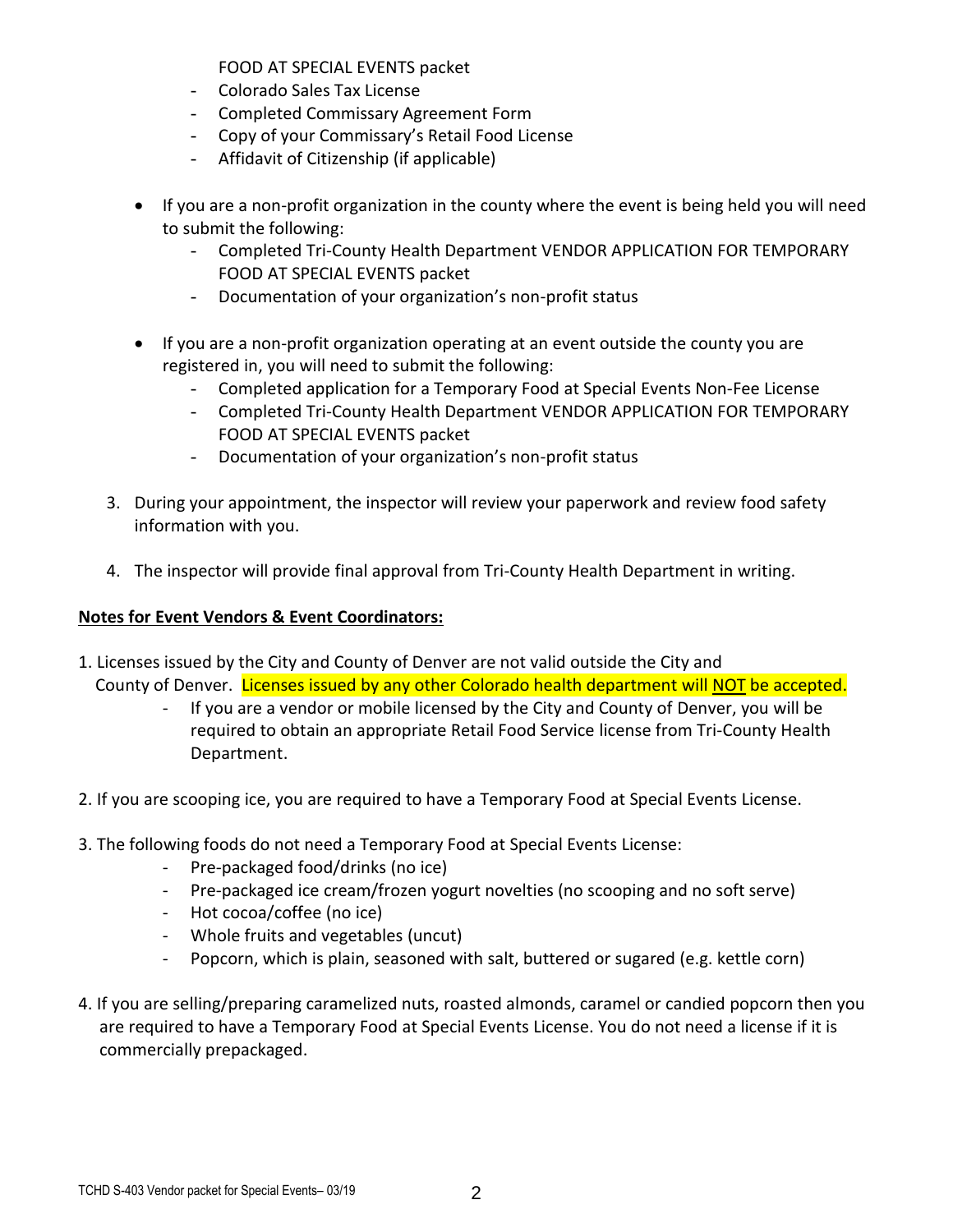### 5. **Food:**

The following foods are approved to be served at Special Events held in Adams, Arapahoe, and Douglas Counties. There will be no exceptions.

- Ground beef / Philly cheesesteak
	- Raw hamburgers must be frozen and pre-formed. These must stay frozen until cooked.
	- Philly cheesesteak and all other ground beef (ex. tacos, burritos) must be pre-cooked at commissary.
- Steak
	- Raw steak (ex. sirloin) if it is ready to cook and serve.
	- If steak is sliced (ex. fajitas), then it must be pre-cut at the commissary.
- Turkey Legs
	- Turkey legs must be pre-cooked
- Chicken
	- Chicken must be pre-cooked or smoked at the commissary.
	- Frozen chicken wings may be raw, but must be kept frozen until cooked.
- Fish/Shrimp/Seafood
	- Can be raw ONLY if held frozen at the event until cooked or cooked at the commissary.
- Hotdogs/Bratwurst/Italian Sausage/etc.
	- Must be pre-formed.
	- Can be raw or pre-cooked at the commissary.
- Ribs
	- Can be raw or pre-cooked at the commissary.
- Shredded meats
	- Pulled pork, pulled chicken, and other shredded meats must be pre-cooked at the commissary.
	- Can only re-heat/hot hold at the event.
- Crepes/Funnel Cakes/Pancakes
	- Batter can be pre-mixed at the commissary.
	- If the batter is a time/temperature control for food safety, then it must be held at 41°F or lower during the event.
- Cheese
	- Must be pre-cut or pre-shredded at the commissary.
- Vegetables
	- Lettuce, tomatoes, onions, jalapenos, and other vegetables must be washed, cut, and prepared at the commissary.
	- Vegetables can be purchased pre-washed and pre-cut.
- Fruit
	- All fruit must be washed, cut, and prepared at the commissary.
	- Exception for lemons/limes: Vendor must wash lemons/limes at the commissary. They may cut the lemon/lime **in half only** for squeezing on-site. If more cuts are needed, then this must be done at the commissary. Bananas may also be cut on site provided they are washed at the commissary.
- Other Foods
	- All other foods will be evaluated on risk-based criteria.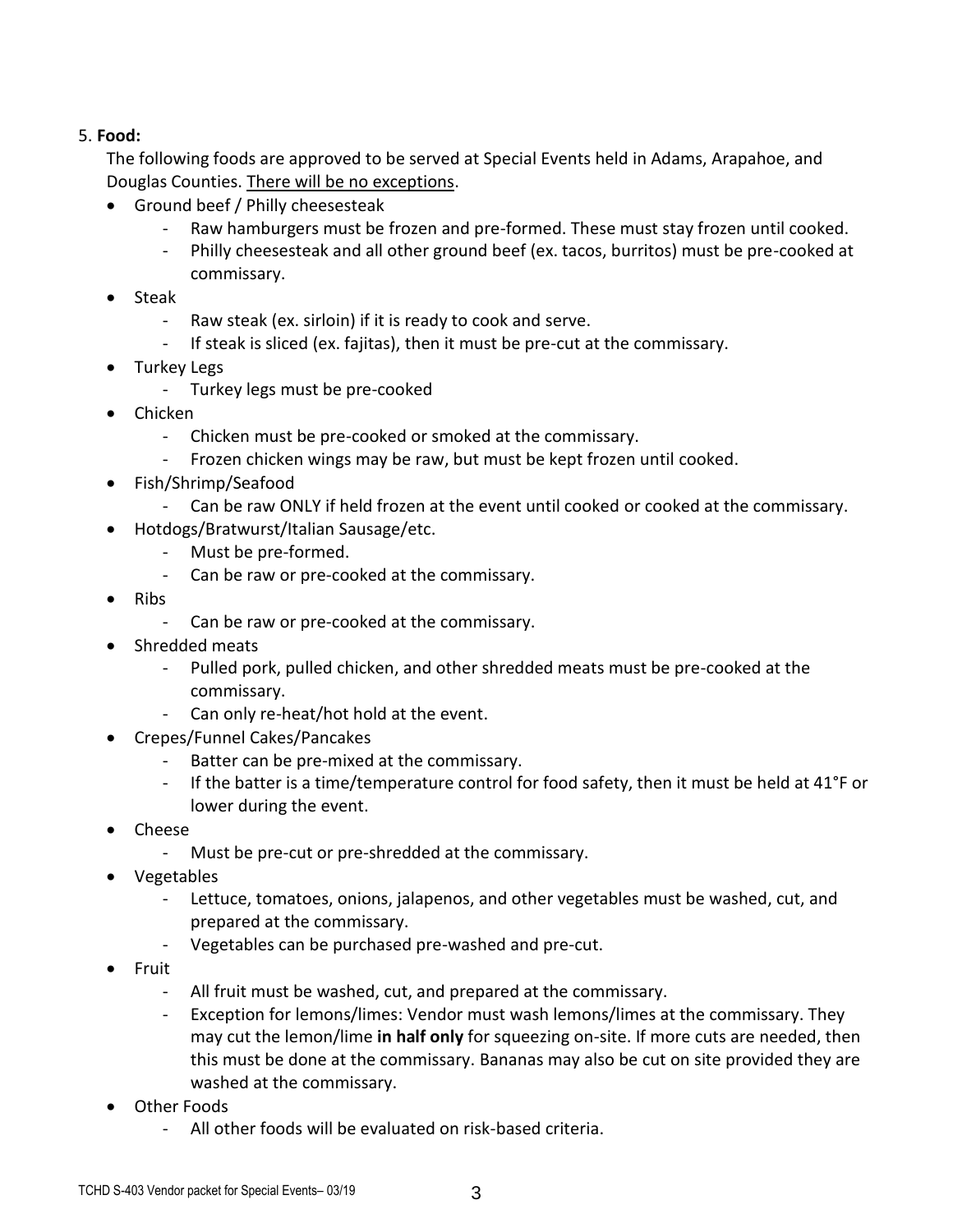## **All slicing, chopping, peeling, dicing, shredding, mixing and pre-washing must be done at a commissary.**

#### **Restricted Operations:**

- All food must be prepared at a licensed food establishment (commissary).
- Food cooked or stored at home is prohibited.

#### **Booth Requirements:**

- A handsink with water, soap, and paper towels is required. The water dispenser must be capable of providing hands free continuous flowing water.
- A catch bucket for the handsink wastewater.
- Equipment must maintain hot food at 135°F or above and cold food at 41°F or below. All potentially hazardous food must be maintained either hot or cold.
- Calibrated 0 to 220°F metal stem probe thermometer.
- Sanitizer (chlorine or quaternary ammonia) and chemical test strips to test the sanitizer.
- **Enough clean utensils to change every four hours for the duration of the event.**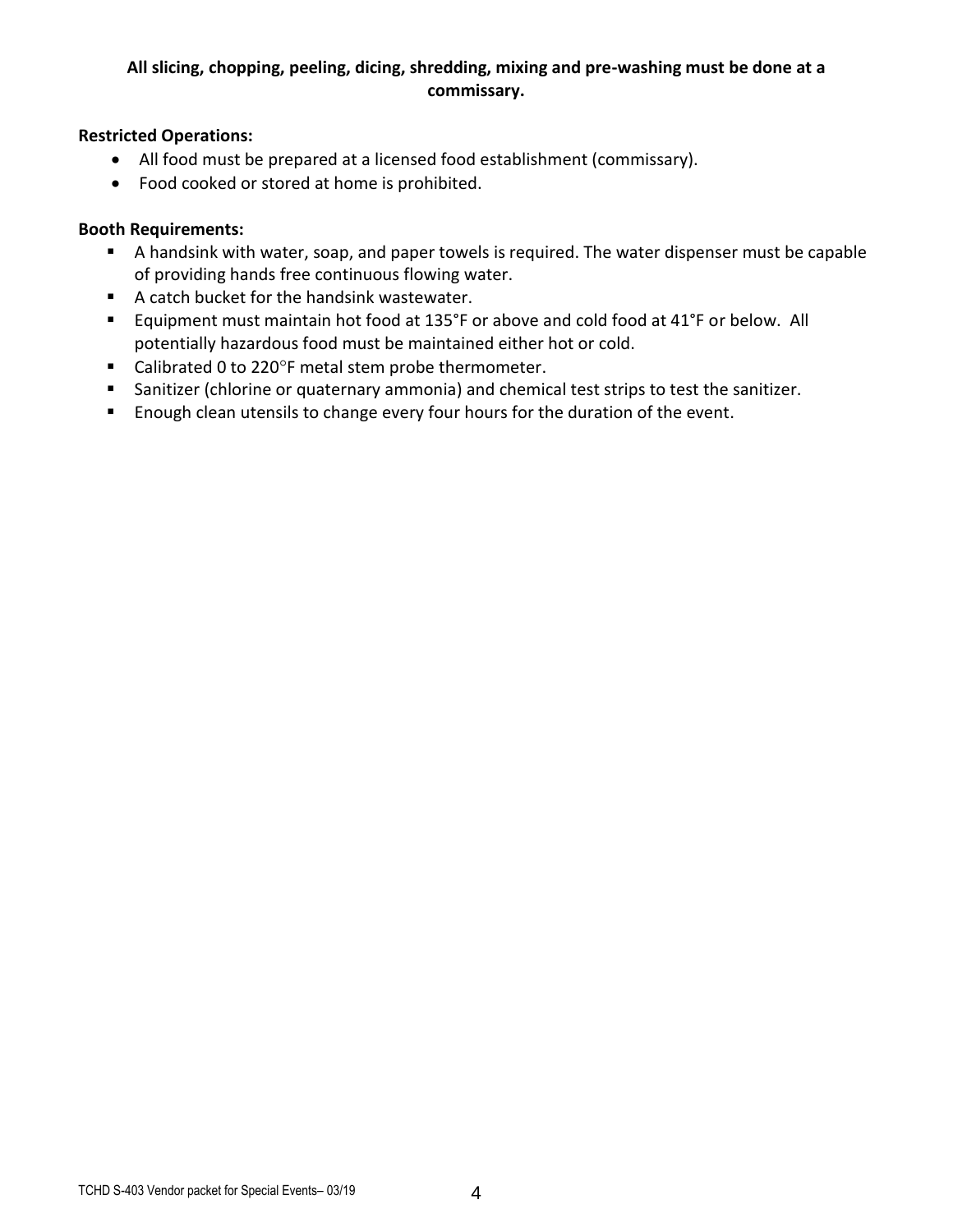

| FOR HEALTH DEPARTMENT USE ONLY            |          |      |
|-------------------------------------------|----------|------|
| Licensed                                  | Approved | Date |
| License needed                            | Yes      |      |
| Non-Profit                                | No       |      |
| EH Specialist Signature & Employee Number |          |      |
|                                           |          |      |

#### **VENDOR APPLICATION FOR TEMPORARY FOOD EVENTS**

All vendors must complete and submit this form to Tri-County Health Department at the time of licensing**.** Please attach a copy of your current Temporary Food at Special Events or Mobile Unit Colorado Retail Food Establishment License, if already licensed. There is a \$50.00 late fee if all paperwork is not submitted to Tri-County Health Department 10 working days before the event you are participating in and may result in disapproval to operate.

A holder of a valid Colorado Mobile Unit License planning to operate outside their mobile unit is required to obtain a separate Retail Food Establishment Temporary Event license. If the licensed mobile unit is operating strictly as a mobile unit as originally approved, a vendor application and a separate license for the Temporary Food at Special Events are not required.

Event Name: The contract of the contract of the Date(s):  $Date(s)$ :

| Please complete the following information:        |                                 |
|---------------------------------------------------|---------------------------------|
| Temporary Retail Food Establishment Name          | Legal Owner's Name              |
|                                                   |                                 |
| Establishment Address (Street Address & P.O. Box) |                                 |
|                                                   |                                 |
| City                                              | <b>State</b><br>Zip Code        |
|                                                   |                                 |
| <b>Telephone Number</b>                           | <b>Cell Phone Number</b>        |
|                                                   |                                 |
| <b>Fax Number</b>                                 | Email                           |
|                                                   |                                 |
| <b>Contact Name</b>                               | <b>Contact Telephone Number</b> |
|                                                   |                                 |
| Contact email                                     |                                 |
|                                                   |                                 |

**\* All applicants for a Temporary Food Event Retail Food Establishment license must provide a copy of a Special Event Sales Tax license, which can be obtained from the Colorado Department of Revenue. The Sales Tax account number from an existing Retail Food Establishment associated with the Temporary Retail Food Establishment is not acceptable unless the total number of vendors at the temporary event is 2 or less. \* All vendors shall have the original Colorado Retail Food Establishment license on premise at the event at all times or the facility may be required to cease operations. \***

| <b>Checklist of paperwork to be submitted with this application:</b> |                                  |
|----------------------------------------------------------------------|----------------------------------|
| Copy of Temporary Event Retail Food Establishment (RFE)              | Copy of State Sales Tax License  |
| License                                                              |                                  |
| Commissary Agreement                                                 | Copy of Commissary's RFE License |
| $\Box$ Notarized Affidavit of Citizenship (if applicable)            |                                  |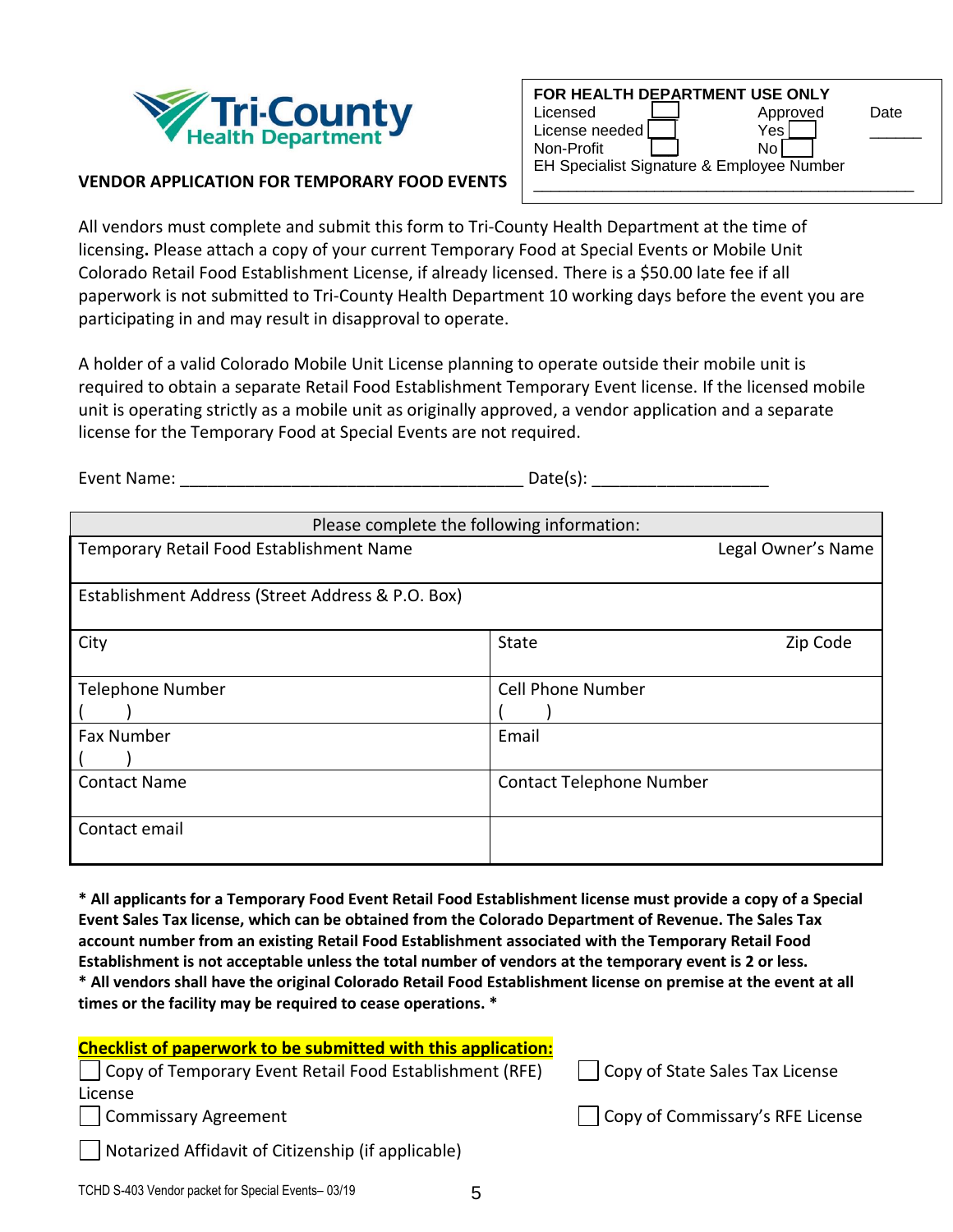Please list any events and dates that you plan on participating in within the Tri-County area (Adams, Arapahoe, and Douglas Counties):

| Event Name | Date(s) | City & County |
|------------|---------|---------------|
|            |         |               |
|            |         |               |
|            |         |               |
|            |         |               |

#### **Read the guidelines below and complete the following questions.**

#### **GENERAL GUIDELINES**

- A hand washing station with a free-flow spout, catch bucket, soap, and paper towels, and water from an approved source shall be provided. Bare hand contact is not allowed with ready-to-eat foods.
- Hand sanitizers are NOT an acceptable substitute for required hand washing set-up.
- Extra sets of clean utensils must be provided so that they may be changed out when soiled or at least every four hours. Washing utensils on site is not permitted.
- All slicing, chopping, peeling, dicing, shredding, mixing, and pre-washing must be done at the commissary with the exception of mixing of funnel cake, crepe, and donut batter.
- Preparation of raw chicken at the event is **prohibited** other than the frying of frozen chicken wings.
- All ground beef & Philly cheesesteak must be precooked at a commissary or be frozen preformed hamburger patties until cooked at the event.
- Turkey legs must be precooked.
- Pulled pork, chicken, other shredded meats and barbequed meats must be precooked at commissary.
- All fruits and vegetables must be washed and cut at the commissary.
- Lemons and limes may be cut once on site for lemon/limeade provided they are washed at a commissary.
- Bananas may be cut on site if used on kabobs provided that they are washed at a commissary.
- Sandwiches may be assembled onsite, but all preparation of ingredients must take place at the commissary. Examples: gyros, tacos, burritos, steak sandwiches, and traditional sandwiches.
- Sterno burners are prohibited at outside events unless windshields are installed to protect them from wind.
- Sanitizer for food contact surfaces (i.e., tables) must be provided on site (i.e., bleach and water at 50- 200ppm).
- Commissaries need to be within 30 miles or 30 minutes from the event.
- Provide a barrier (e.g. a table) to separate the food area from the customer area.
- All equipment and operations must be contained under your tent.

#### **MENU:** List all menu items (food & drinks) including condiments and toppings.

Where are the food/drink products purchased? (List all the facilities.)

\_\_\_\_\_\_\_\_\_\_\_\_\_\_\_\_\_\_\_\_\_\_\_\_\_\_\_\_\_\_\_\_\_\_\_\_\_\_\_\_\_\_\_\_\_\_\_\_\_\_\_\_\_\_\_\_\_\_\_\_\_\_\_\_\_\_\_\_\_\_\_\_\_\_\_\_\_\_\_\_\_\_\_\_\_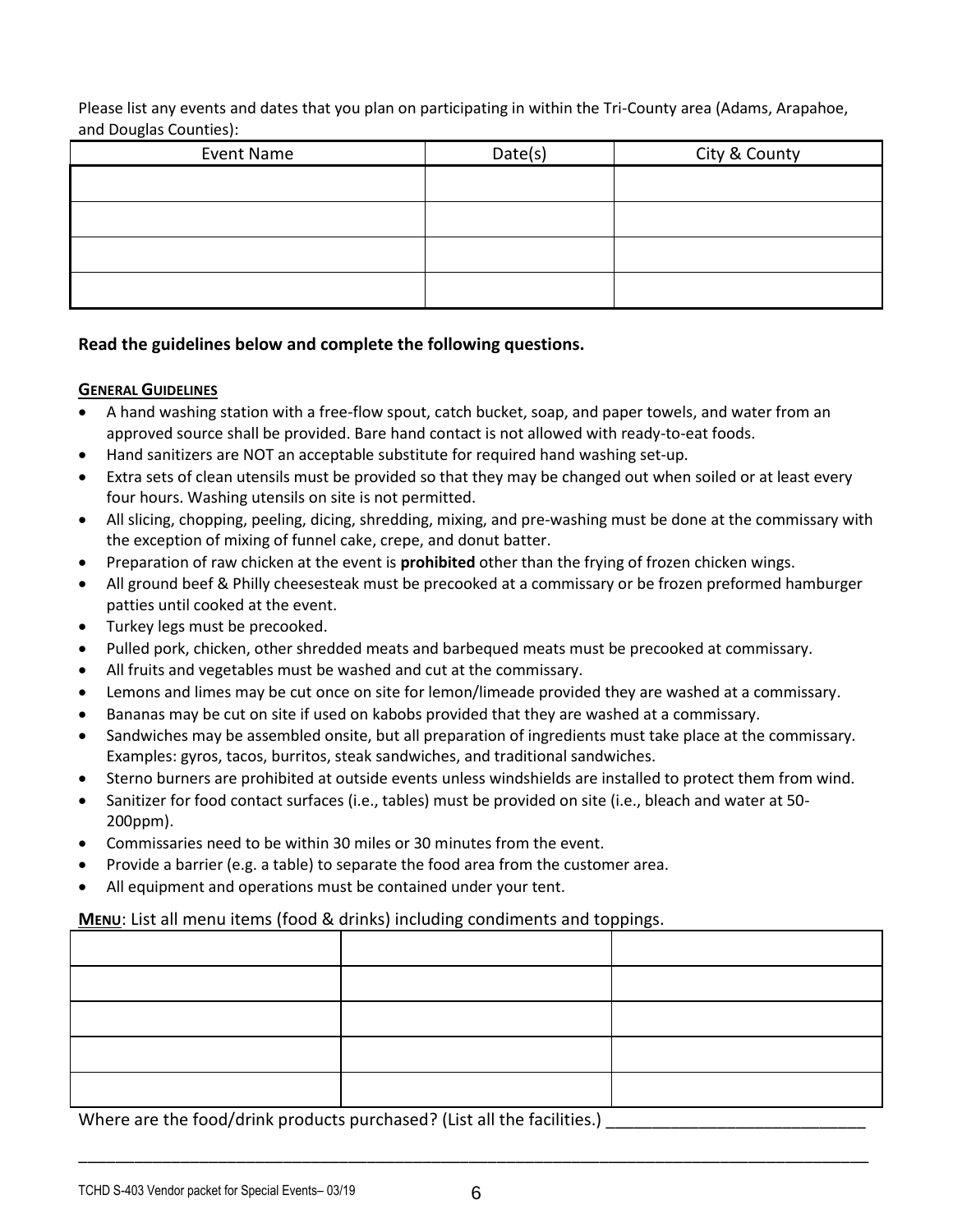What is the name and location of your commissary? (Complete the commissary agreement and attach.)

|                                                                                                 | <b>Yes</b> | No | N/A |
|-------------------------------------------------------------------------------------------------|------------|----|-----|
|                                                                                                 |            |    |     |
| Held on grill until served<br>Commercial crock-pot                                              |            |    |     |
| Served immediately after cooking<br>Steam table                                                 |            |    |     |
| Hot holding unit for hot foods<br>Freezer                                                       |            |    |     |
| Coolers with ice<br>Refrigerator                                                                |            |    |     |
| (Check all that apply.)                                                                         |            |    |     |
| What equipment will be used to maintain the temperatures during transport and during the event? |            |    |     |
| $(100 - 400$ ppm $)$                                                                            |            |    |     |
|                                                                                                 |            |    |     |
| What type of sanitizer solution will be used on food contact surfaces?                          |            |    |     |
| Where will wastewater from hand washing be discarded? ___________________________               |            |    |     |
|                                                                                                 |            |    |     |
| What is the distance that the food will be transported to the event?                            |            |    |     |
|                                                                                                 |            |    |     |
|                                                                                                 |            |    |     |
|                                                                                                 |            |    |     |

|                                                                                                                                                                                                                   | 1 es | IVΟ | IV/A |
|-------------------------------------------------------------------------------------------------------------------------------------------------------------------------------------------------------------------|------|-----|------|
| Will a refillable hand washing station with a hands-free stay-on spigot and<br>appropriately sized waste container be available?                                                                                  |      |     |      |
| Will soap and paper towels be available for hand washing?                                                                                                                                                         |      |     |      |
| Will the hot holding unit(s) be capable of holding food above 135°F?                                                                                                                                              |      |     |      |
| Will the cold holding unit(s) be capable of holding food below 41°F?                                                                                                                                              |      |     |      |
| Will equipment capable of reheating food to 165°F be available?                                                                                                                                                   |      |     |      |
| Will a metal probe thermometer that reads 0-220°F be available?                                                                                                                                                   |      |     |      |
| Are the proper sanitizer test strips available?                                                                                                                                                                   |      |     |      |
| Will food-grade disposable gloves, utensils, and/or deli tissues be available for<br>handling food? (If no, explain in comments section.)                                                                         |      |     |      |
| If utensils are used to handle food are enough available if they become soiled or<br>used? (Utensils must be changed out when soiled or at least every four hours.<br>Washing utensils on site is not permitted.) |      |     |      |
| Will all cutting, chopping, dicing, etc of fruits, vegetables, and shredded meats be<br>done at the commissary? (If no, explain in comments section.)                                                             |      |     |      |

I have read and will follow the general guidelines in this packet. (Signature) \_\_\_\_\_\_\_\_\_\_\_\_\_\_\_\_\_\_\_\_\_\_\_\_\_\_\_\_\_\_\_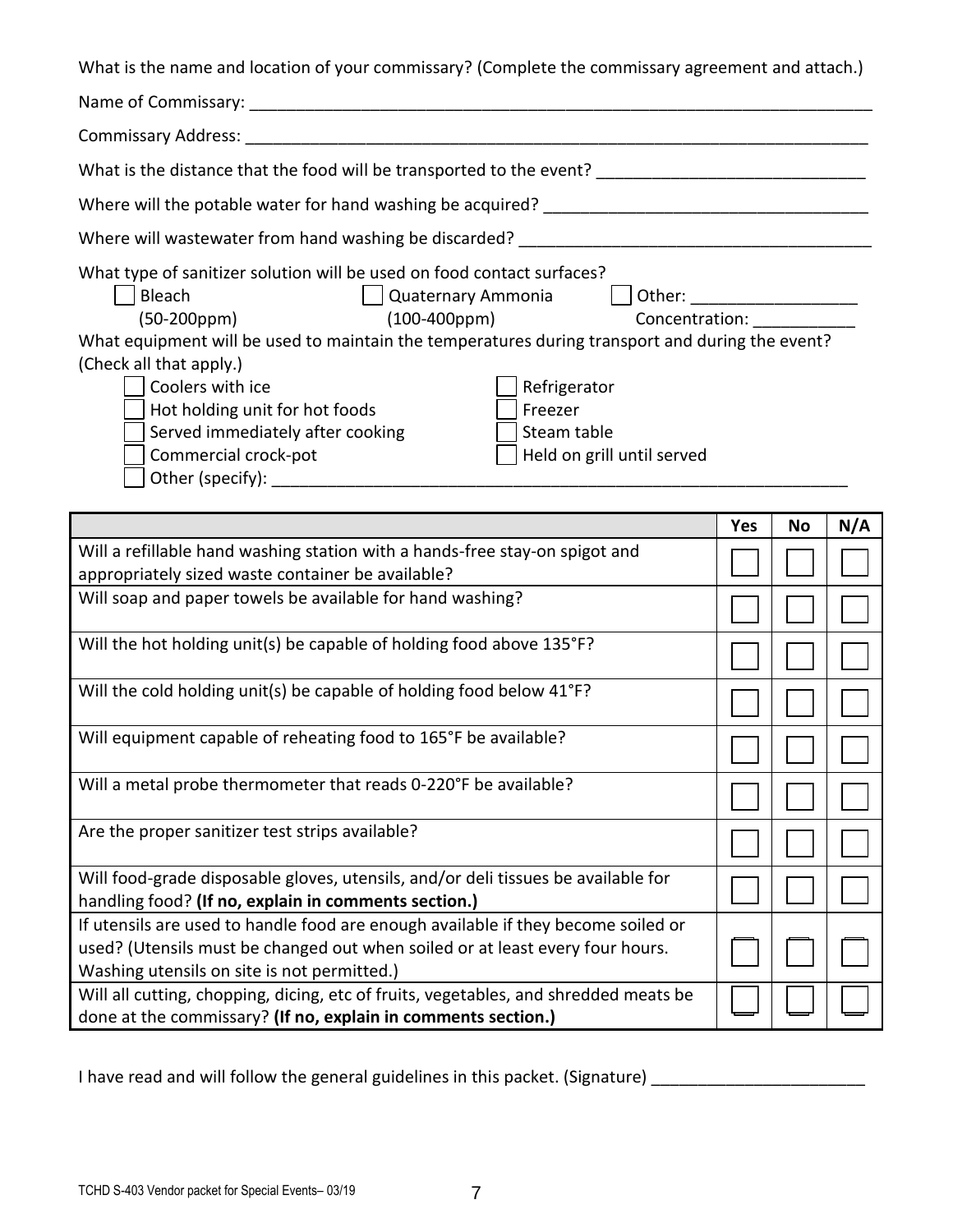Comments: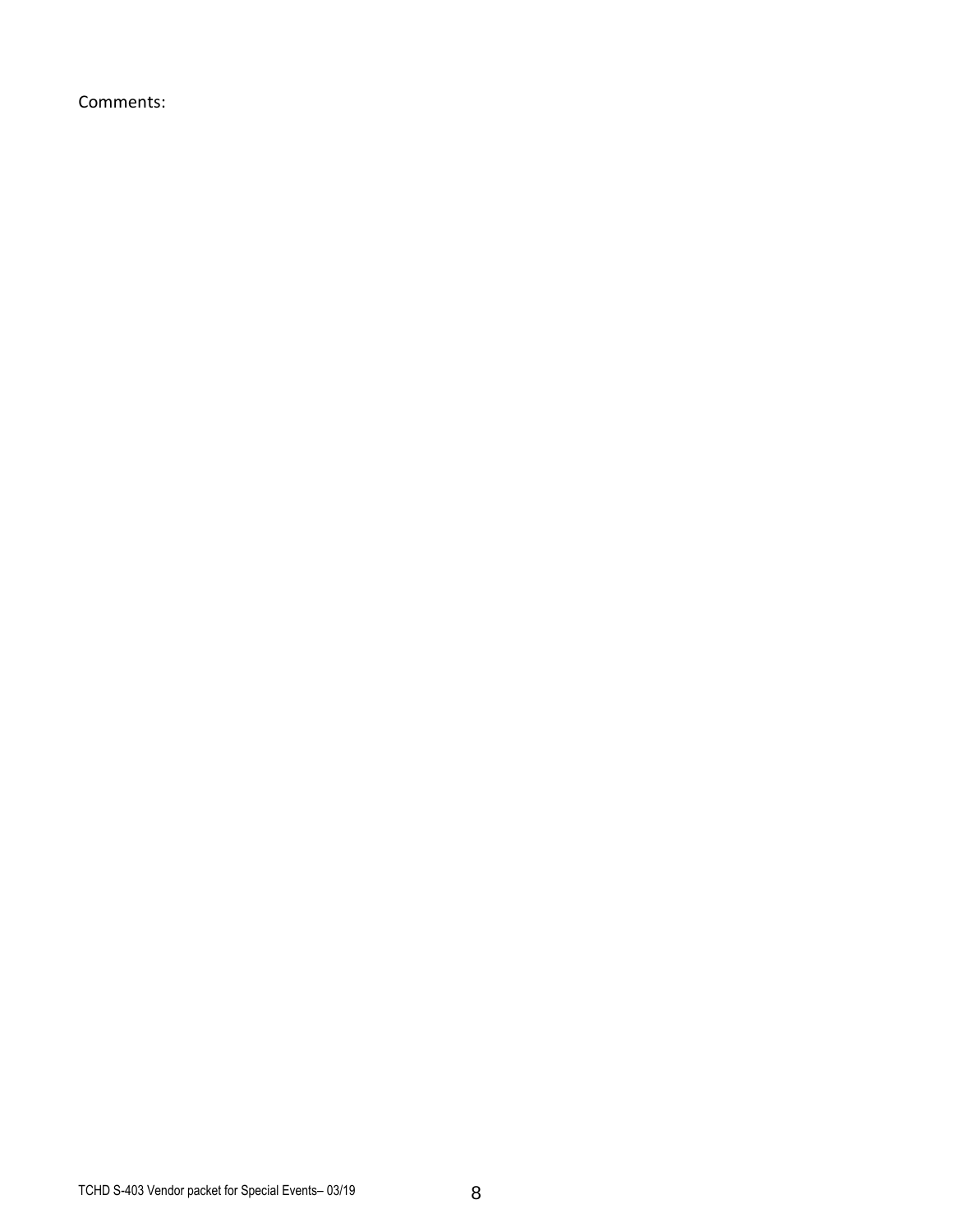Temporary Event Vendor Food Safety Quiz

- 1. True or False: It is okay for a vendor with one license to operate at two concurrent events.
- 2. At special events, cold food must be kept at or below what temperature?
	- a. Since the event is temporary, there is no cold holding temperature requirement b. 55°F
		- c. 60°F
		- d. 41°F
- 4) True or False: Any menu items are acceptable for temporary event vendors.
- 5) At what point should your handwashing station be set up?
	- a. Prior to handling or serving any food
	- b. After you have your lunch or dinner rush
	- c. When (or if) you see the health inspector coming
	- d. When you need to wash your hands
- 6) What is the minimum amount of water you need for a proper handwashing set up?
	- a. You don't need water, you can use hand sanitizer instead
	- b. 0.5 gallon
	- c. 3 gallons
	- d. 5 gallons
- 7) True or False: Food stored or prepared at your home would be considered an approved source.
- 8) Which product could be used to properly sanitize food contact surfaces? (circle all that apply)
	- a. Vinegar water
	- b. Hydrogen peroxide
	- c. Lysol Wipes
	- d. Chlorine mixed to a concentration of 50-200 ppm
	- e. Quaternary ammonia mixed to manufactures specifications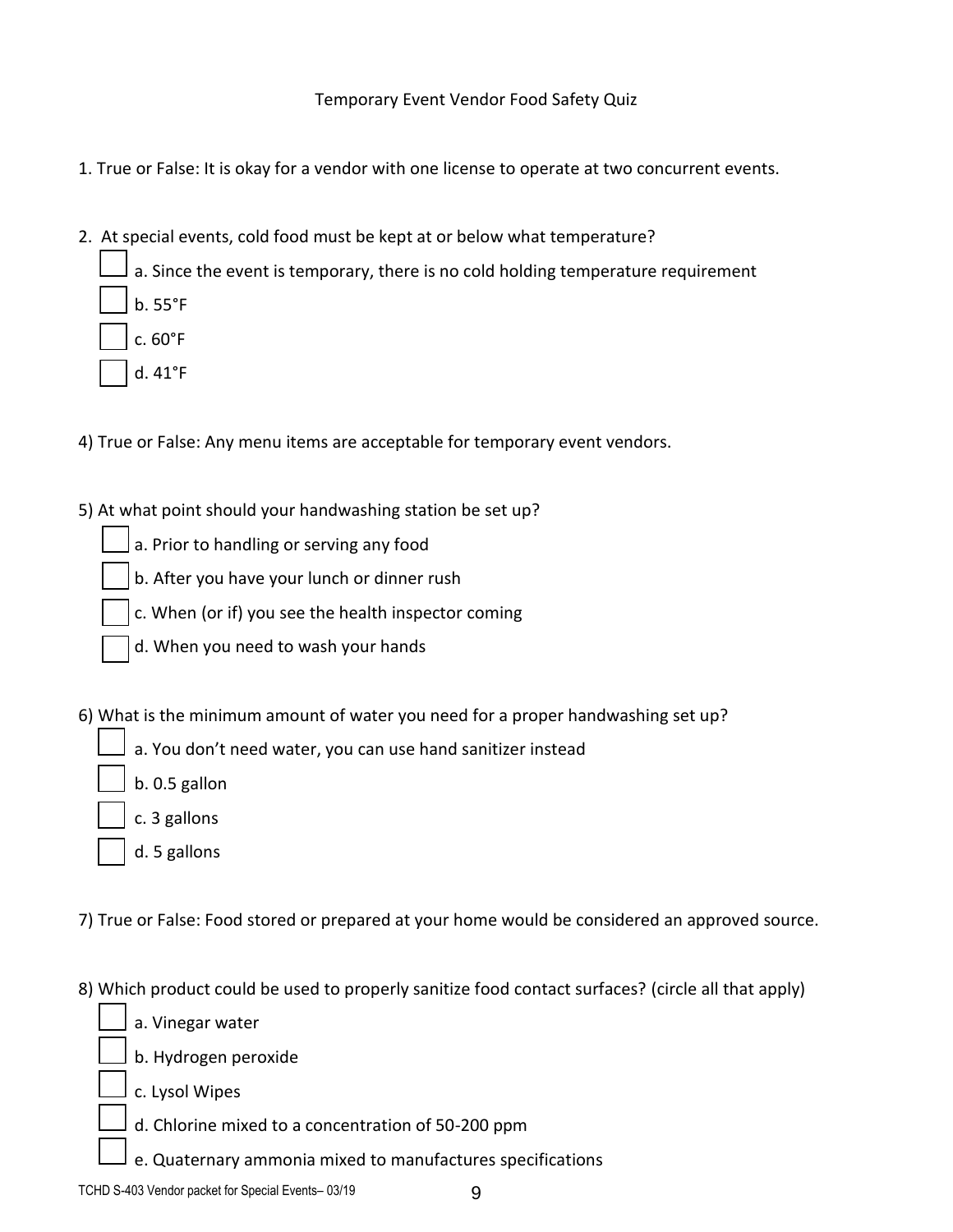- 9) At temporary events, hot food must be held at or above what temperature?
	- a. 135°F b. 125°F c. 180°F d. 95°F

10) Circle the type of spigot that would be allowed on the water supply for your handwashing setup.



11) Circle the handwashing set up that would be considered acceptable. NOTE: Middle picture from the left has a hands free spigot and third picture from the left has a push button spigot.